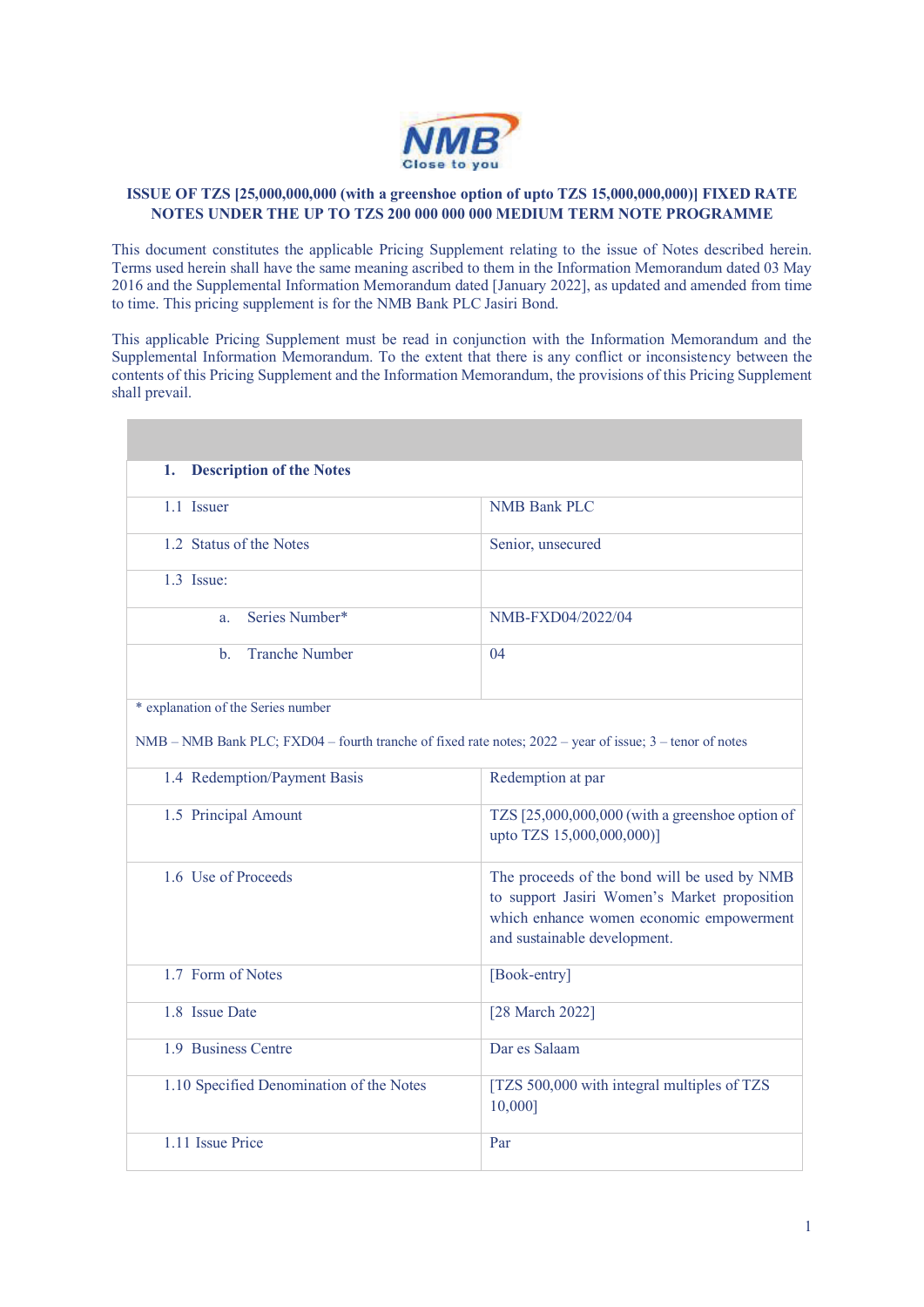| 1.12 Interest Commencement Date                 | [28 March 2022]                                                               |
|-------------------------------------------------|-------------------------------------------------------------------------------|
| 1.13 Interest Termination Date                  | [28 March 2025]                                                               |
| 1.14 Redemption Date                            | [28 March 2025]                                                               |
| 1.15 Specified Currency                         | <b>TZS</b>                                                                    |
| 1.16 Applicable Business Day convention         | Following                                                                     |
| 1.17 Fiscal Agent, Registrar and Receiving Bank | Fiscal Agent - NMB Bank PLC                                                   |
|                                                 | Registrar - NMB Bank PLC                                                      |
|                                                 | Receiving Bank - NMB Bank PLC                                                 |
| 1.18 Specified office                           |                                                                               |
| Of the Fiscal Agent                             | <b>NMB Bank PLC</b>                                                           |
|                                                 | Head Office                                                                   |
|                                                 | Ohio/Ali Hassan Mwinyi Road                                                   |
|                                                 | P.O. Box 9213                                                                 |
|                                                 | Dar es Salaam,                                                                |
|                                                 | Tanzania                                                                      |
| Of the Receiving Bank                           | <b>NMB Bank PLC</b>                                                           |
|                                                 | Head Office                                                                   |
|                                                 | Ohio/Ali Hassan Mwinyi Road                                                   |
|                                                 | P.O. Box 9213                                                                 |
|                                                 | Dar es Salaam,                                                                |
|                                                 | Tanzania                                                                      |
| Of the Registrar                                | <b>NMB Bank PLC</b>                                                           |
|                                                 | <b>Head Office</b>                                                            |
|                                                 | Ohio/Ali Hassan Mwinyi Road                                                   |
|                                                 | P. O. Box 9213                                                                |
|                                                 | Dar es Salaam,                                                                |
|                                                 | Tanzania                                                                      |
| 1.19 Final Redemption Amount                    | TZS [25,000,000,000 (with a greenshoe option of<br>upto TZS 15,000,000,000    |
| 1.20 Record Date                                | fifteenth day before (and not including) each<br><b>Interest Payment Date</b> |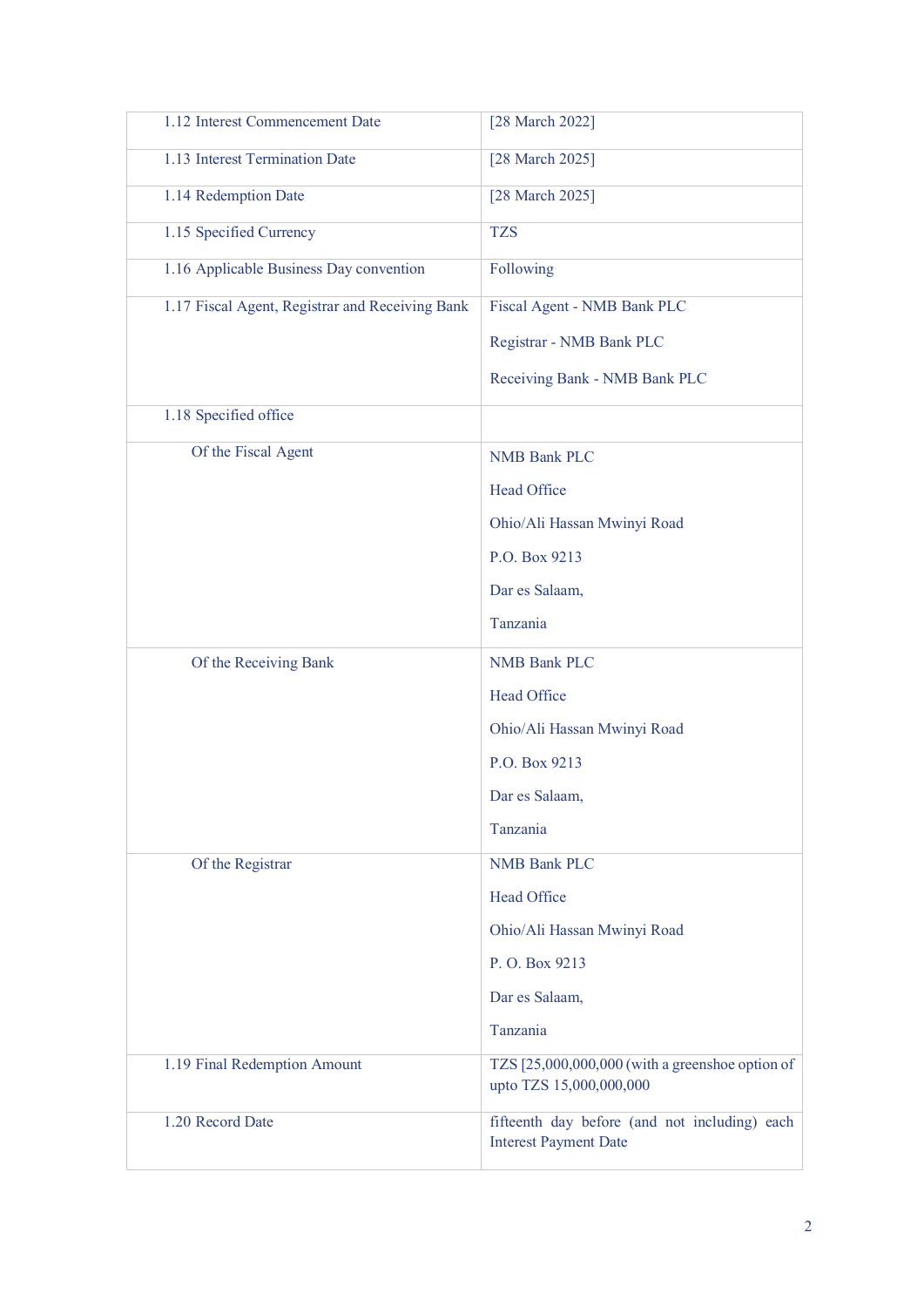| <b>Provisions relating to Interest Payable</b><br>2.                                                       |                                                                                                                                                                                                                                                                                                                                                                                                     |
|------------------------------------------------------------------------------------------------------------|-----------------------------------------------------------------------------------------------------------------------------------------------------------------------------------------------------------------------------------------------------------------------------------------------------------------------------------------------------------------------------------------------------|
| 2.1 Fixed Rate Note Provisions                                                                             |                                                                                                                                                                                                                                                                                                                                                                                                     |
| i.<br>Fixed Rate of Interest for TZS Tranche                                                               | 8.5 % per annum payable quarterly in arrear                                                                                                                                                                                                                                                                                                                                                         |
| ii.<br><b>Interest Payment Dates</b>                                                                       | [[March], [June], [September] and [December]]<br>in each year up to and including the Maturity<br>Date                                                                                                                                                                                                                                                                                              |
| iii.<br><b>Default Rate</b>                                                                                | Rate of Interest + $[2.00]$ %                                                                                                                                                                                                                                                                                                                                                                       |
| Other terms relating to the method of<br>iv.<br>calculating interest for the Fixed Rate<br><b>Notes</b>    | [Not applicable]                                                                                                                                                                                                                                                                                                                                                                                    |
| Provisions regarding Redemption<br>3.                                                                      |                                                                                                                                                                                                                                                                                                                                                                                                     |
| 3.1 Redemption at the option of the Issuer                                                                 | Applicable                                                                                                                                                                                                                                                                                                                                                                                          |
| If applicable,                                                                                             |                                                                                                                                                                                                                                                                                                                                                                                                     |
| <b>Optional Redemption Dates</b><br>a.                                                                     | [Interest Payment Dates]                                                                                                                                                                                                                                                                                                                                                                            |
| Optional Redemption Amount(s) and<br>$\mathbf{b}$ .<br>method, if any, of calculation of such<br>amount(s) | TZS [500,000,000] and integral multiples of<br>TZS [100,000,000]                                                                                                                                                                                                                                                                                                                                    |
| Minimum period of notice (if different from<br>$\mathbf{c}$ .<br>Condition [6] (Redemption and Purchase)   | Not applicable                                                                                                                                                                                                                                                                                                                                                                                      |
| If redeemable in part<br>d.                                                                                |                                                                                                                                                                                                                                                                                                                                                                                                     |
| i.<br>Minimum Redemption Amount                                                                            | TZS [500,000,000]                                                                                                                                                                                                                                                                                                                                                                                   |
| <b>Higher Redemption Amount</b><br>ii.                                                                     | [Not applicable]                                                                                                                                                                                                                                                                                                                                                                                    |
| Other terms applicable on Redemption<br>e.                                                                 | None                                                                                                                                                                                                                                                                                                                                                                                                |
| <b>GENERAL</b>                                                                                             |                                                                                                                                                                                                                                                                                                                                                                                                     |
| Other terms or special conditions<br>4.                                                                    | None                                                                                                                                                                                                                                                                                                                                                                                                |
| 5.<br>Board approval for issuance of the Notes                                                             | 7 February 2015                                                                                                                                                                                                                                                                                                                                                                                     |
| <b>Additional Selling Restrictions</b><br>6.                                                               | None                                                                                                                                                                                                                                                                                                                                                                                                |
| Allotment policy<br>7.                                                                                     | All retail applications shall be considered equally<br>for purposes of allotment. In the event of<br>oversubscription, retail allotment will be on a pro<br>rata basis. Allotment for institutional investors<br>will be on a case by case basis.<br>The basis of allotment shall be approved by the<br>Capital Markets and Securities Authority and<br>notified to subscribers. Applicants will be |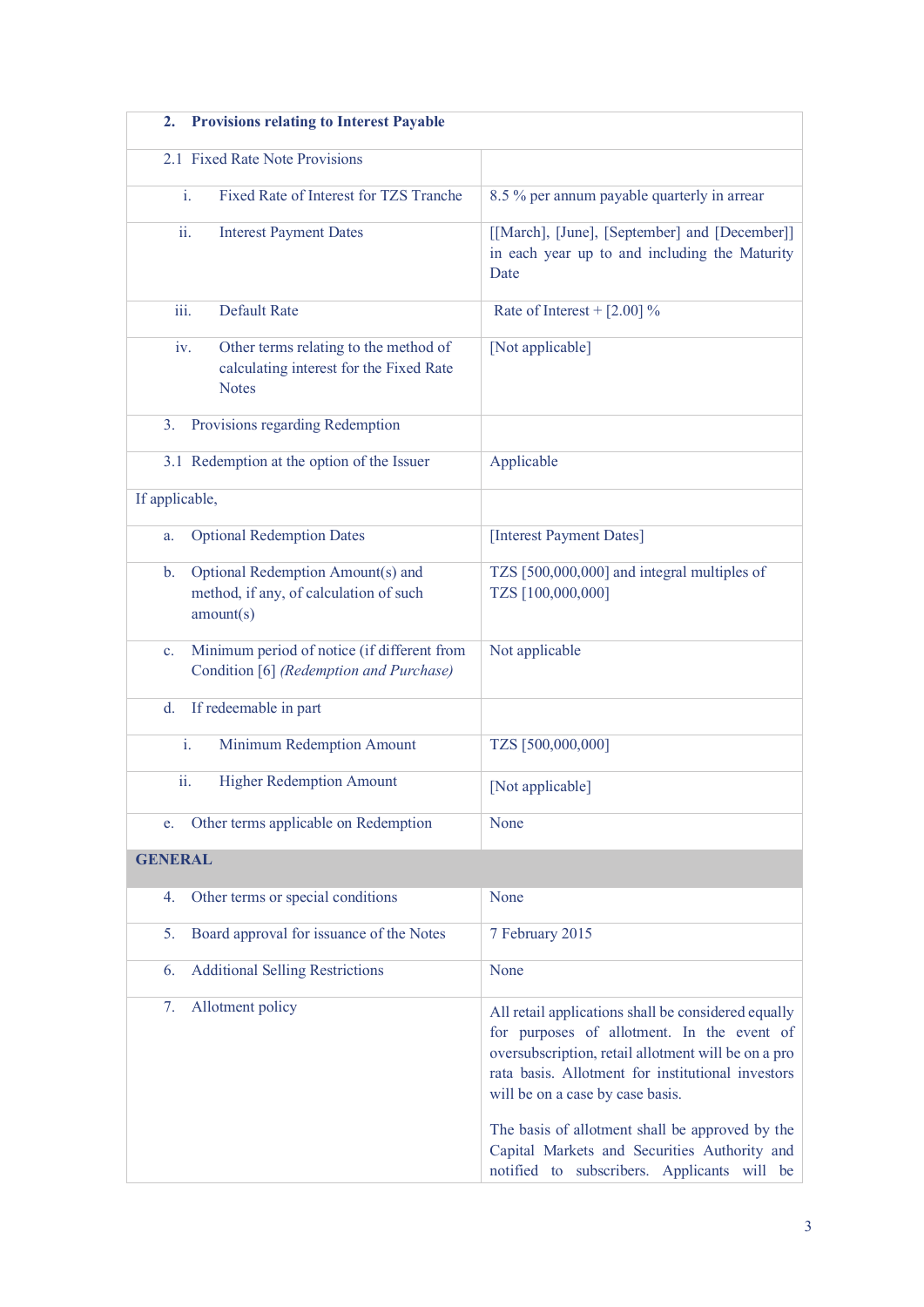|                                                                                                                                                                                                                                    | informed of the reasons for rejection of an<br>application.                                                                                                                                                                                                                                                                                                                                                                                                                                                                                                                                                                                                                                                                                                                                                                                                 |
|------------------------------------------------------------------------------------------------------------------------------------------------------------------------------------------------------------------------------------|-------------------------------------------------------------------------------------------------------------------------------------------------------------------------------------------------------------------------------------------------------------------------------------------------------------------------------------------------------------------------------------------------------------------------------------------------------------------------------------------------------------------------------------------------------------------------------------------------------------------------------------------------------------------------------------------------------------------------------------------------------------------------------------------------------------------------------------------------------------|
| Settlement Procedures and Settlement<br>8.<br>Instructions                                                                                                                                                                         | For Qualified Institutional Investors (QIIs):<br>L.<br>same day funds on the settlement date to the<br><b>Fiscal Agent</b><br>For investors other than QIIs: evidence of<br>×<br>payment should be submitted to the<br>Authorised Selling Agent, the Issuer together<br>with the duly completed Application Form<br>prior to the date Offer closes                                                                                                                                                                                                                                                                                                                                                                                                                                                                                                          |
| Details of bank account(s) to which<br>9.                                                                                                                                                                                          | Name: NMB JASIRI BOND - TZS                                                                                                                                                                                                                                                                                                                                                                                                                                                                                                                                                                                                                                                                                                                                                                                                                                 |
| payments are to be made in respect of the<br><b>Notes</b>                                                                                                                                                                          | Account no: [10110000759]                                                                                                                                                                                                                                                                                                                                                                                                                                                                                                                                                                                                                                                                                                                                                                                                                                   |
| 10. Last Day to Register, which shall mean that<br>the "books closed period" (during which the<br>Register will be closed) will be from each<br>Last Day to Register to the applicable<br>Payment Day until the date of redemption | 15 days before the Payment Date                                                                                                                                                                                                                                                                                                                                                                                                                                                                                                                                                                                                                                                                                                                                                                                                                             |
| 11. Method of Distribution                                                                                                                                                                                                         | [Public]                                                                                                                                                                                                                                                                                                                                                                                                                                                                                                                                                                                                                                                                                                                                                                                                                                                    |
| 12. Total Notes in issue (excluding the current<br>issue)                                                                                                                                                                          | TZS 148,153,594,000                                                                                                                                                                                                                                                                                                                                                                                                                                                                                                                                                                                                                                                                                                                                                                                                                                         |
| 13. Rights of Cancellation                                                                                                                                                                                                         | The Notes will be delivered to investors on the<br>Settlement Date by registration in the CDS<br>Account as book entry provided that:<br>no event occurs prior to the settlement<br>$\bullet$<br>process being finalized on the Issue<br>Date/Settlement Date which the Issuer (in its<br>sole discretion) consider to be a force<br>majeure event; or<br>no event occurs which the Issuer (in its sole<br>$\bullet$<br>discretion) considers may prejudice the<br>issue, the Issuer or the Notes,<br>(each a Withdrawal Event).<br>If the Issuer decides to terminate this transaction<br>due to the occurrence of a Withdrawal Event, this<br>transaction shall terminate, and no party hereto<br>shall have any claim against any other party as a<br>result of such termination. In such event, the<br>Notes, if listed, will immediately be de-listed. |
| 14. Tax                                                                                                                                                                                                                            | Interest earned on the Notes is subject to<br>withholding tax at the rate of 10% (ten per cent)<br>for interest payments made to Noteholders.                                                                                                                                                                                                                                                                                                                                                                                                                                                                                                                                                                                                                                                                                                               |